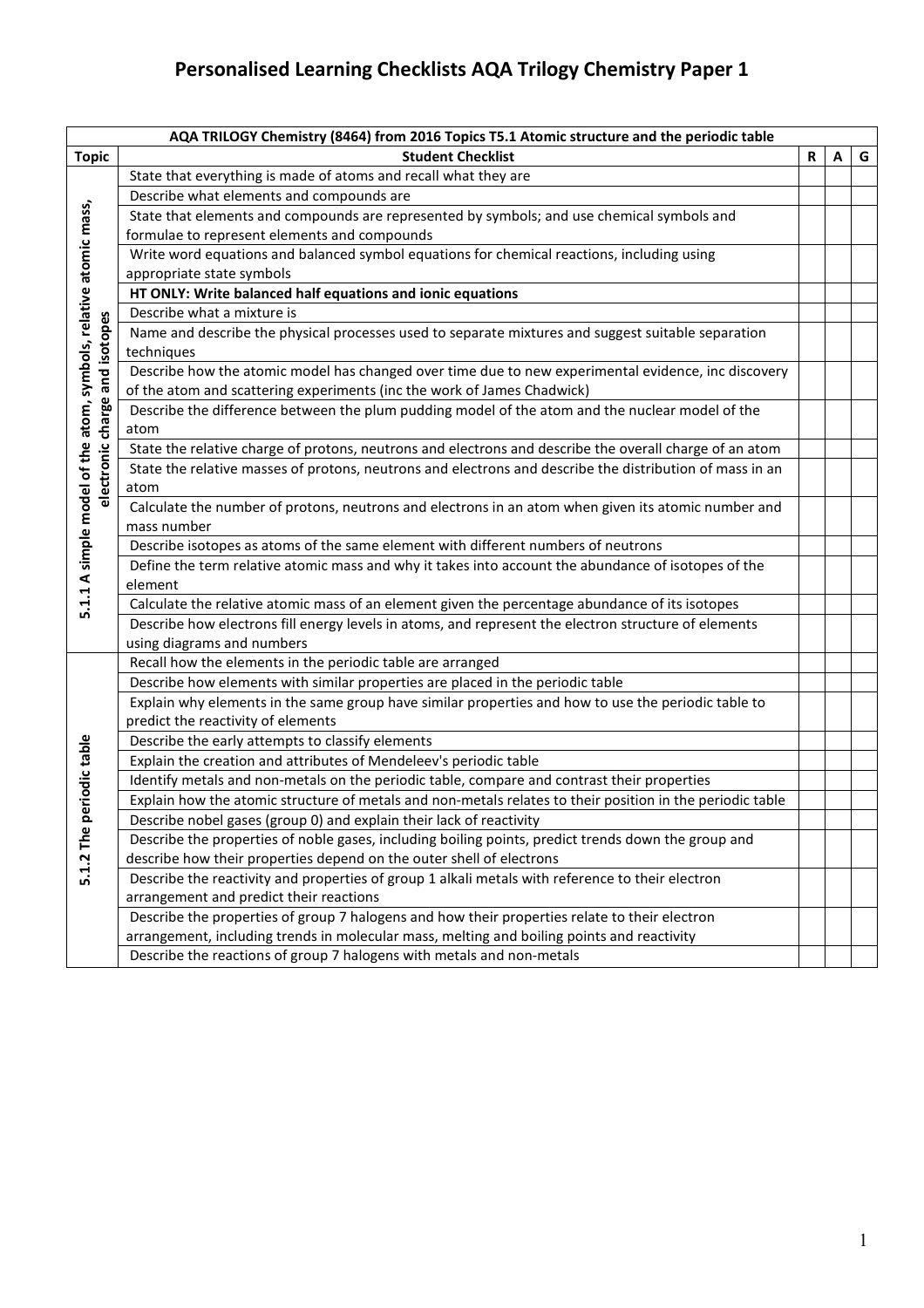|                                                                                | AQA TRILOGY Chemistry (8464) from 2016 Topics T5.2 Bonding, structure, and the properties of matter          |   |   |   |
|--------------------------------------------------------------------------------|--------------------------------------------------------------------------------------------------------------|---|---|---|
| <b>Topic</b>                                                                   | <b>Student Checklist</b>                                                                                     | R | A | G |
|                                                                                | Describe the three main types of bonds: ionic bonds, covalent bonds and metallic bonds in terms of           |   |   |   |
|                                                                                | electrostatic forces and the transfer or sharing of electrons                                                |   |   |   |
|                                                                                | Describe how the ions produced by elements in some groups have the electronic structure of a noble gas       |   |   |   |
|                                                                                | and explain how the charge of an ion relates to its group number                                             |   |   |   |
|                                                                                | Describe the structure of ionic compounds, including the electrostatic forces of attraction, and represent   |   |   |   |
|                                                                                | ionic compounds using dot and cross diagrams                                                                 |   |   |   |
|                                                                                | Describe the limitations of using dot and cross, ball and stick, two and three-dimensional diagrams to       |   |   |   |
|                                                                                | represent a giant ionic structure                                                                            |   |   |   |
|                                                                                | Work out the empirical formula of an ionic compound from a given model or diagram that shows the             |   |   |   |
|                                                                                | ions in the structure                                                                                        |   |   |   |
|                                                                                | Describe covalent bonds and identify different types of covalently bonded substances, such as small          |   |   |   |
|                                                                                | molecules, large molecules and substances with giant covalent structures                                     |   |   |   |
| 5.2.1 Chemical bonds, ionic, covalent and metallic                             | Represent covalent bonds between small molecules, repeating units of polymers and parts of giant             |   |   |   |
|                                                                                | covalent structures using diagrams                                                                           |   |   |   |
|                                                                                | Draw dot and cross diagrams for the molecules of hydrogen, chlorine, oxygen, nitrogen, hydrogen              |   |   |   |
|                                                                                | chloride, water, ammonia and methane                                                                         |   |   |   |
|                                                                                | Deduce the molecular formula of a substance from a given model or diagram in these forms showing the         |   |   |   |
|                                                                                | atoms and bonds in the molecule                                                                              |   |   |   |
|                                                                                | Describe the arrangement of atoms and electrons in metallic bonds and draw diagrams the bonding in<br>metals |   |   |   |
|                                                                                | Name the three States of matter, identify them from a simple model and state which changes of state          |   |   |   |
|                                                                                | happen at melting and boiling points                                                                         |   |   |   |
|                                                                                | Explain changes of state using particle theory and describe factors that affect the melting and boiling      |   |   |   |
|                                                                                | point of a substance                                                                                         |   |   |   |
|                                                                                | HT ONLY: Discuss the limitations of particle theory                                                          |   |   |   |
|                                                                                | Recall what (s), (l), (g) and (aq) mean when used in chemical equations and be able to use them              |   |   |   |
|                                                                                | appropriately                                                                                                |   |   |   |
|                                                                                | Explain how the structure of ionic compounds affects their properties, including melting and boiling         |   |   |   |
|                                                                                | points and conduction of electricity (sodium chloride structure only)                                        |   |   |   |
|                                                                                | Explain how the structure of small molecules affects their properties                                        |   |   |   |
|                                                                                | Explain how the structure of polymers affects their properties                                               |   |   |   |
| 5.2.2 How bonding and structure are related to the<br>properties of substances | Explain how the structure of giant covalent structures affects their properties                              |   |   |   |
|                                                                                | Explain how the structure of metals and alloys affects their properties, including explaining why they are   |   |   |   |
|                                                                                | good conductors                                                                                              |   |   |   |
|                                                                                | Explain why alloys are harder than pure metals in terms of the layers of atoms                               |   |   |   |
|                                                                                | Explain the properties of graphite, diamond and graphene in terms of their structure and bonding             |   |   |   |
|                                                                                | Describe the structure of fullerenes, and their uses, including Buckminsterfullerene and carbon              |   |   |   |
|                                                                                | nanotubes                                                                                                    |   |   |   |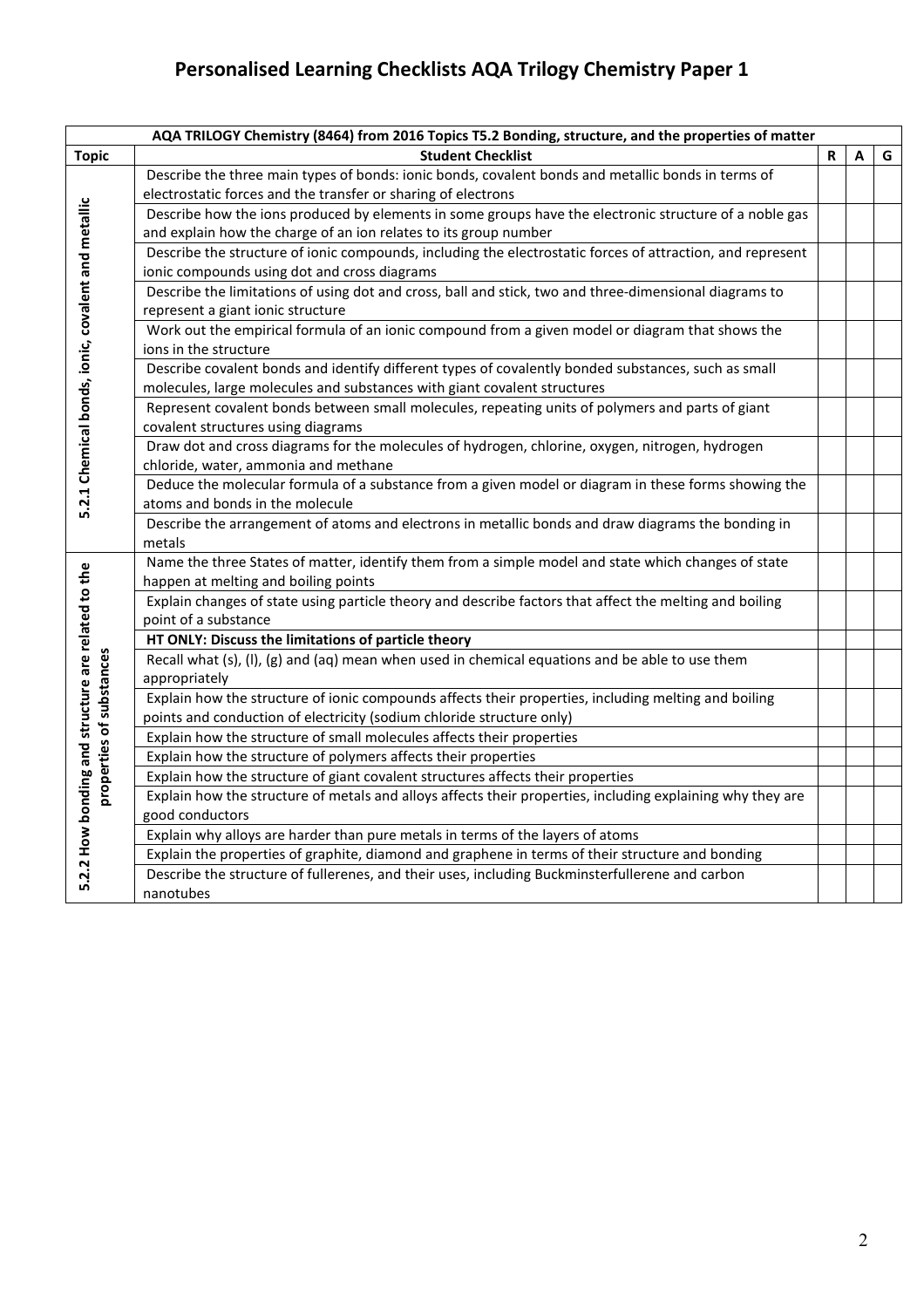| AQA TRILOGY Chemistry (8464) from 2016 Topics T5.3 Quantitative chemistry |                                                                                                                                                        |   |   |   |
|---------------------------------------------------------------------------|--------------------------------------------------------------------------------------------------------------------------------------------------------|---|---|---|
| <b>Topic</b>                                                              | <b>Student Checklist</b>                                                                                                                               | R | A | G |
|                                                                           | State that mass is conserved and explain why, including describing balanced equations in terms of<br>conservation of mass                              |   |   |   |
| and the                                                                   | Explain the use of the multipliers in equations in normal script before a formula and in subscript<br>within a formula                                 |   |   |   |
| Chemical measurements,                                                    | Describe what the relative formula mass (Mr) of a compound is and calculate the relative formula<br>mass of a compound, given its formula              |   |   |   |
|                                                                           | Calculate the relative formula masses of reactants and products to prove that mass is conserved in a<br>balanced chemical equation                     |   |   |   |
| quantitative interpretation<br>conservation of mass                       | Explain observed changes of mass during chemical reactions in non-enclosed systems using the<br>particle model when given the balanced symbol equation |   |   |   |
| 5.3.1                                                                     | Explain why whenever a measurement is made there is always some uncertainty about the result<br>obtained                                               |   |   |   |
|                                                                           | HT ONLY: State that chemical amounts are measured in moles (mol) and explain what a mol is                                                             |   |   |   |
|                                                                           | with reference to relative formula mass and Avogadro's constant                                                                                        |   |   |   |
| pure substances<br>of substance in                                        | HT ONLY: Use the relative formula mass of a substance to calculate the number of moles in a given                                                      |   |   |   |
|                                                                           | mass of the substance                                                                                                                                  |   |   |   |
|                                                                           | HT ONLY: Calculate the masses of reactants and products when given a balanced symbol equation                                                          |   |   |   |
| Ⴆ                                                                         | HT ONLY: Use moles to write a balanced equation when given the masses of reactants and                                                                 |   |   |   |
| Use of amount                                                             | products (inc changing the subject of the equation)                                                                                                    |   |   |   |
| masses                                                                    | HT ONLY: Explain the effect of limiting the quantity of a reactant on the amount of products in                                                        |   |   |   |
|                                                                           | terms of moles or masses in grams                                                                                                                      |   |   |   |
|                                                                           | Calculate the mass of solute in a given volume of solution of known concentration in terms of mass                                                     |   |   |   |
| Ņ                                                                         | per given volume of solution                                                                                                                           |   |   |   |
| relation to<br>5.3                                                        | HT ONLY: Explain how the mass of a solute and the volume of a solution is related to the                                                               |   |   |   |
|                                                                           | concentration of the solution                                                                                                                          |   |   |   |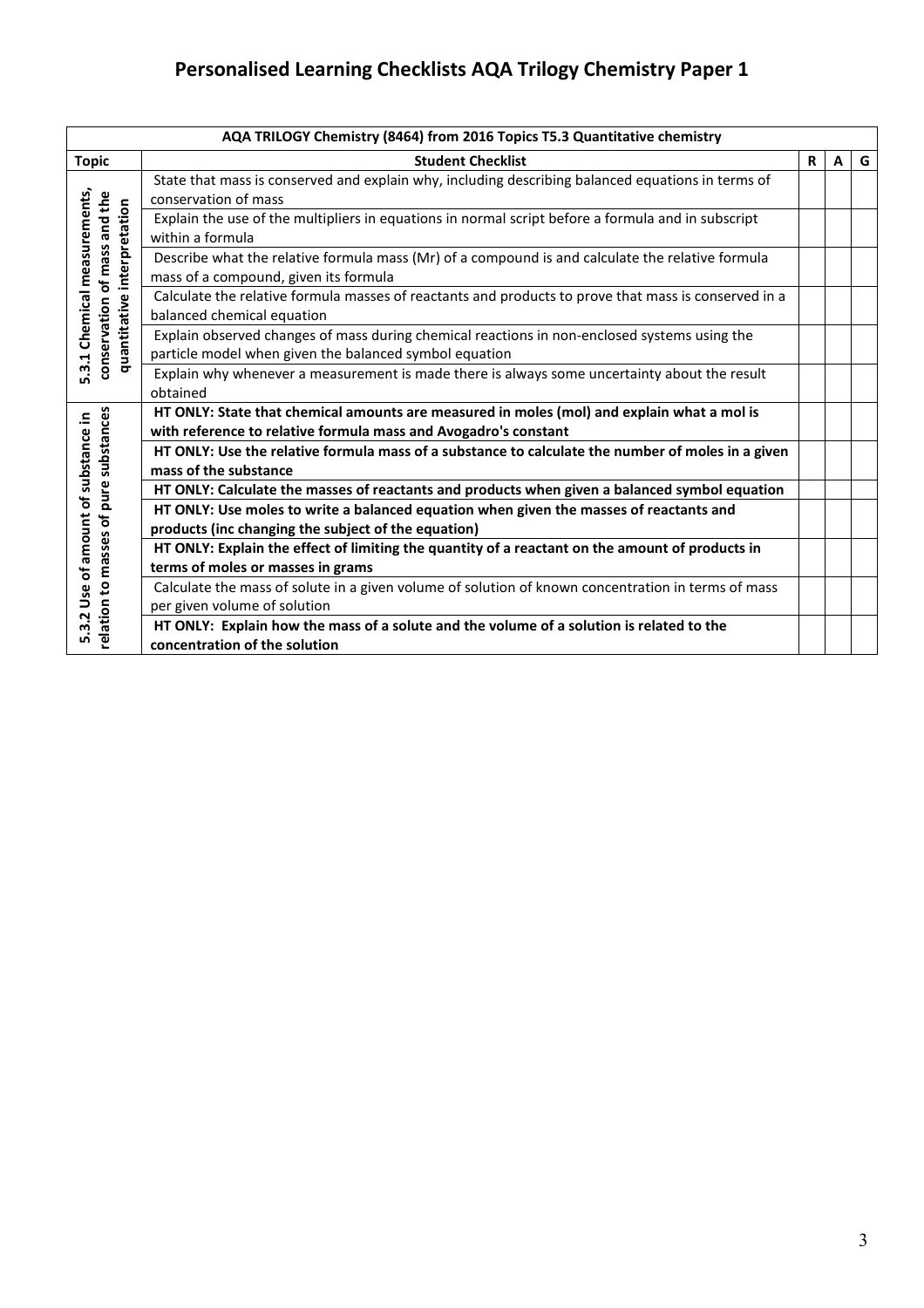| AQA TRILOGY Chemistry (8464) from 2016 Topics T5.4 Chemical changes |                                                                                                                                                                                                                              |   |   |   |
|---------------------------------------------------------------------|------------------------------------------------------------------------------------------------------------------------------------------------------------------------------------------------------------------------------|---|---|---|
| <b>Topic</b>                                                        | <b>Student Checklist</b>                                                                                                                                                                                                     | R | A | G |
|                                                                     | Describe how metals react with oxygen and state the compound they form, define oxidation and<br>reduction                                                                                                                    |   |   |   |
|                                                                     | Describe the arrangement of metals in the reactivity series, including carbon and hydrogen, and use the                                                                                                                      |   |   |   |
|                                                                     | reactivity series to predict the outcome of displacement reactions                                                                                                                                                           |   |   |   |
|                                                                     | Recall and describe the reactions, if any, of potassium, sodium, lithium, calcium, magnesium, zinc, iron<br>and copper with water or dilute acids                                                                            |   |   |   |
|                                                                     | Relate the reactivity of metals to its tendency to form positive ions and be able to deduce an order of<br>reactivity of metals based on experimental results                                                                |   |   |   |
| 5.4.1 Reactivity of metals                                          | Recall what native metals are and explain how metals can be extracted from the compounds in which<br>they are found in nature by reduction with carbon                                                                       |   |   |   |
|                                                                     | Evaluate specific metal extraction processes when given appropriate information and identify which                                                                                                                           |   |   |   |
|                                                                     | species are oxidised or reduced                                                                                                                                                                                              |   |   |   |
|                                                                     | HT ONLY: Describe oxidation and reduction in terms of loss and gain of electrons                                                                                                                                             |   |   |   |
|                                                                     | HT ONLY: Write ionic equations for displacement reactions, and identify which species are oxidised                                                                                                                           |   |   |   |
|                                                                     | and reduced from a symbol or half equation                                                                                                                                                                                   |   |   |   |
|                                                                     | HT ONLY: Explain in terms of gain or loss of electrons that the reactions between acids and some                                                                                                                             |   |   |   |
|                                                                     | metals are redox reactions, and identify which species are oxidised and which are reduced (Mg, Zn, Fe<br>+ HCl & H <sub>2</sub> SO <sub>4</sub> )                                                                            |   |   |   |
|                                                                     | Explain that acids can be neutralised by alkalis, bases and metal carbonates and list the products of each                                                                                                                   |   |   |   |
|                                                                     | of these reactions                                                                                                                                                                                                           |   |   |   |
|                                                                     | Predict the salt produced in a neutralisation reaction based on the acid used and the positive ions in the                                                                                                                   |   |   |   |
|                                                                     | base, alkali or carbonate and use the formulae of common ions to deduce the formulae of the salt                                                                                                                             |   |   |   |
|                                                                     | Describe how soluble salts can be made from acids and how pure, dry samples of salts can be obtained                                                                                                                         |   |   |   |
| 5.4.2 Reactions of acids                                            | Required practical 8: preparation of a pure, dry sample of a soluble salt from an insoluble oxide or<br>carbonate using a Bunsen burner to heat dilute acid and a water bath or electric heater to evaporate the<br>solution |   |   |   |
|                                                                     | Recall what the pH scale measures and describe the scale used to identify acidic, neutral or alkaline<br>solutions                                                                                                           |   |   |   |
|                                                                     | Define the terms acid and alkali in terms of production of hydrogen ions or hydroxide ions (in solution),<br>define the term base                                                                                            |   |   |   |
|                                                                     | Describe the use of universal indicator to measure the approximate pH of a solution and use the pH<br>scale to identify acidic or alkaline solutions                                                                         |   |   |   |
|                                                                     | HT ONLY: Use and explain the terms dilute and concentrated (in terms of amount of substance) and<br>weak and strong (in terms of the degree of ionisation) in relation to acids                                              |   |   |   |
|                                                                     | HT ONLY: Explain how the concentration of an aqueous solution and the strength of an acid affects the<br>pH of the solution and how pH is related to the hydrogen ion concentration of a solution                            |   |   |   |
|                                                                     | Describe how ionic compounds can conduct electricity when dissolved in water and describe these<br>solutions as electrolytes                                                                                                 |   |   |   |
|                                                                     | Describe the process of electrolysis                                                                                                                                                                                         |   |   |   |
|                                                                     | Describe the electrolysis of molten ionic compounds and predict the products at each electrode of the                                                                                                                        |   |   |   |
|                                                                     | electrolysis of binary ionic compounds                                                                                                                                                                                       |   |   |   |
|                                                                     | Explain how metals are extracted from molten compounds using electrolysis and use the reactivity series                                                                                                                      |   |   |   |
| 5.4.3 Electrolysis                                                  | to explain why some metals are extracted with electrolysis instead of carbon                                                                                                                                                 |   |   |   |
|                                                                     | Describe the electrolysis of aqueous solutions and predict the products of the electrolysis of aqueous                                                                                                                       |   |   |   |
|                                                                     | solutions containing single ionic compounds                                                                                                                                                                                  |   |   |   |
|                                                                     | Required practical 9: investigate what happens when aqueous solutions are electrolysed using inert<br>electrodes                                                                                                             |   |   |   |
|                                                                     | HT ONLY: Describe the reactions at the electrodes during electrolysis as oxidation and reduction                                                                                                                             |   |   |   |
|                                                                     | reactions and write balanced half equations for these reactions                                                                                                                                                              |   |   |   |